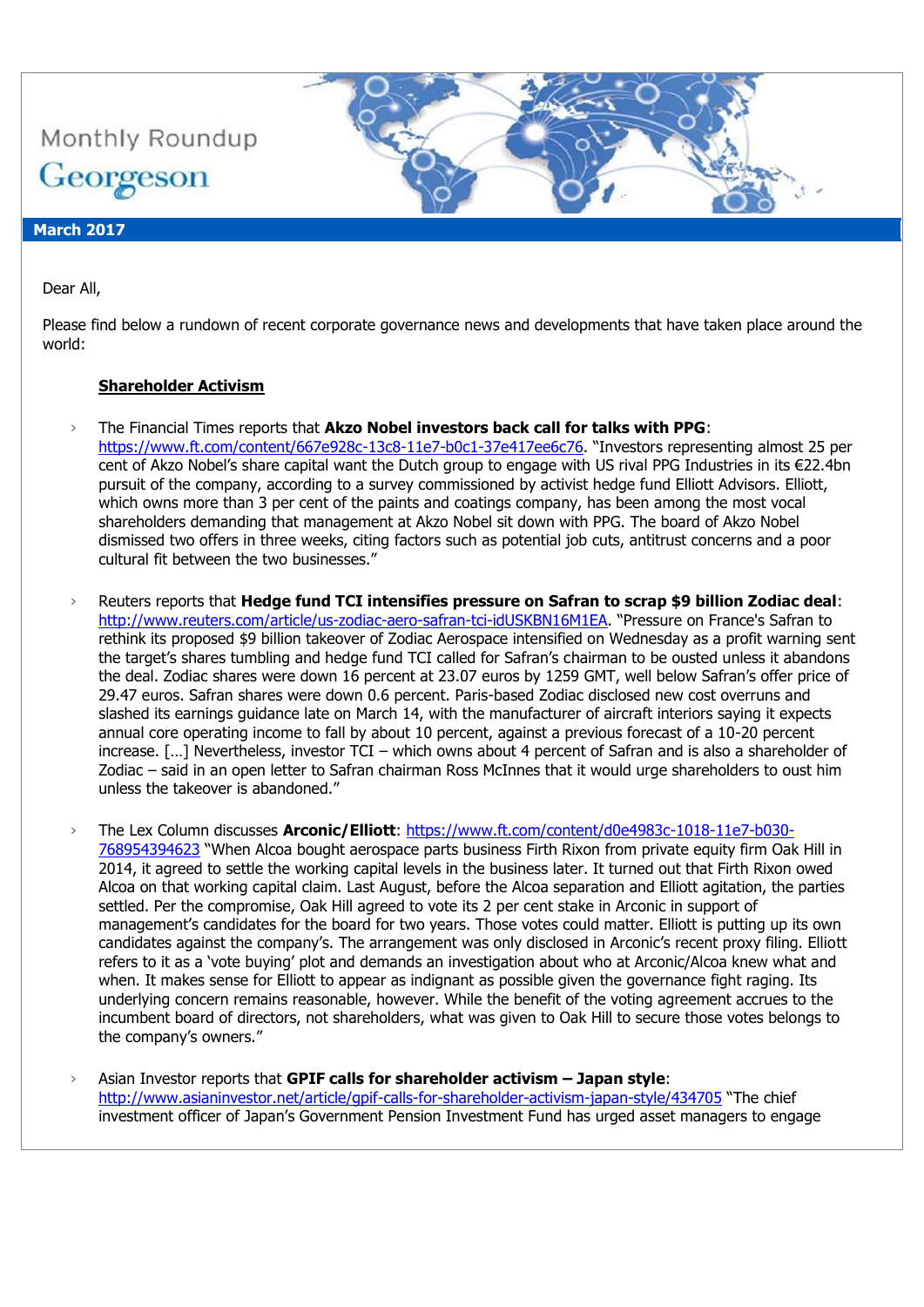local companies' management in a more vigorous debate about corporate governance. The world's largest retirement fund started buying more equities in 2014, marking a dramatic policy shift in search of better performance. It recorded a record quarterly gain in its fiscal third quarter which ended in December. GPIF has been leading the way domestically in terms of raising overseas allocations – it is now looking to set another example by leaning on its asset managers to push for higher returns for Japanese pensioners."

› Bloomberg reports that **Ackman Sells Valeant Stake After at Least \$2.8 Billion Loss**: [https://www.bloomberg.com/news/articles/2017-03-13/valeant-falls-as-bill-ackman-sells-out-departs](https://www.bloomberg.com/news/articles/2017-03-13/valeant-falls-as-bill-ackman-sells-out-departs-company-s-board)[company-s-board](https://www.bloomberg.com/news/articles/2017-03-13/valeant-falls-as-bill-ackman-sells-out-departs-company-s-board). "Bill Ackman has finally conceded defeat on Valeant Pharmaceuticals International Inc. After waging a costly and outspoken public defense of the controversial drugmaker, its once-biggest champion sold his entire stake in the company at a loss and said he will leave the board. Precise figures are hard to come by, but public filings suggest that Ackman's Pershing Square Capital Management may have lost \$2.8 billion just on the Valeant shares it owned at the end of 2016, with overall losses likely to be much higher. The shares have plunged more than 90 percent from their peak. Billionaire Ackman's big, concentrated bets and brash personality have made him one of the most polarizing names in investing. His decision to give up on Valeant, a favorite among hedge-fund types before probes into its business practices, accounting and drug pricing caused a collapse in the shares, comes after a lengthy campaign to turn around the company and salvage his investment."

### **Europe…**

- › Reuters reports that the **EU adopts rules to curtail executive pay, avoid short-term investing**: <http://uk.reuters.com/article/us-eu-markets-pay-idUKKBN16L1G0>. "Shareholders in listed European Union companies will have a greater say in setting executive pay under new rules adopted by EU lawmakers on Tuesday. Investors in the more than 8,000 listed companies on EU markets will be able to issue binding votes on remuneration policies, although EU states are free to make this advisory and will have about two years to enact them in national law. The Parliament's vote came after a deal reached in December with representatives of the 28 EU states on measures which are also meant to encourage long-term investment in listed firms by asset managers, insurers and pension funds and avoid short-termism." See here for the official announcement: [http://www.europarl.europa.eu/news/en/news-room/20170308IPR65673/stronger-rights-for](http://www.europarl.europa.eu/news/en/news-room/20170308IPR65673/stronger-rights-for-shareholders-in-eu-companies)[shareholders-in-eu-companies.](http://www.europarl.europa.eu/news/en/news-room/20170308IPR65673/stronger-rights-for-shareholders-in-eu-companies)
- › The Financial News reports that there is a **'Huge gulf' in fund managers' responsible investment standards**: [https://www.fnlondon.com/articles/huge-gulf-in-fund-managers-responsible-investment](https://www.fnlondon.com/articles/huge-gulf-in-fund-managers-responsible-investment-standards-20170313)[standards-20170313](https://www.fnlondon.com/articles/huge-gulf-in-fund-managers-responsible-investment-standards-20170313). "Some of Europe's biggest asset managers have been called out by a pressure group for failing to be clear about fees, and being uncommunicative on responsible investment issues, such as the way they vote at company AGMs. The UK lobby group ShareAction conducted research on 40 managers overseeing €21 trillion (\$22.3 trillion) between them, ranking them out of 90 on responsible investment criteria. It put the Spanish fund manager BBVA Asset Management, Swedish financial group SEB and Germany's Union Investment at the bottom of its list. But Schroders, Robeco Group of the Netherlands and Aviva Investors scored top marks. ShareAction assessed the fund managers on transparency – including the accessibility of information on voting and engagement with companies they invest in, and information on fees charged to investors – and then sent managers a questionnaire asking them to explain how their investment process incorporates ESG factors." See here for the report: [https://shareaction.org/press-release/benchmark-finds](https://shareaction.org/press-release/benchmark-finds-vast-gulf-in-responsible-investment-performance-at-european-asset-management-firms/)[vast-gulf-in-responsible-investment-performance-at-european-asset-management-firms/.](https://shareaction.org/press-release/benchmark-finds-vast-gulf-in-responsible-investment-performance-at-european-asset-management-firms/)

#### **…and beyond**

› Bloomberg Briefs reports that **BlackRock Finds Shareholder Action Goes Both Ways**: https://newsletters.briefs.bloomberg.com/document/ZAq33YribIsCER50poBT1g--\_9ez25qoq72ezes8vkh/front. "A group of smaller long-term investors led by Walden Asset Management and the Center for Community Change, along with the City of Seattle Employees' Retirement System and First Affirmative Financial Network, notched a victory Monday when the \$5 trillion asset manager said it would prioritize talking with companies on climate risk, gender balance on boards and other long-term strategic issues, and vote against their directors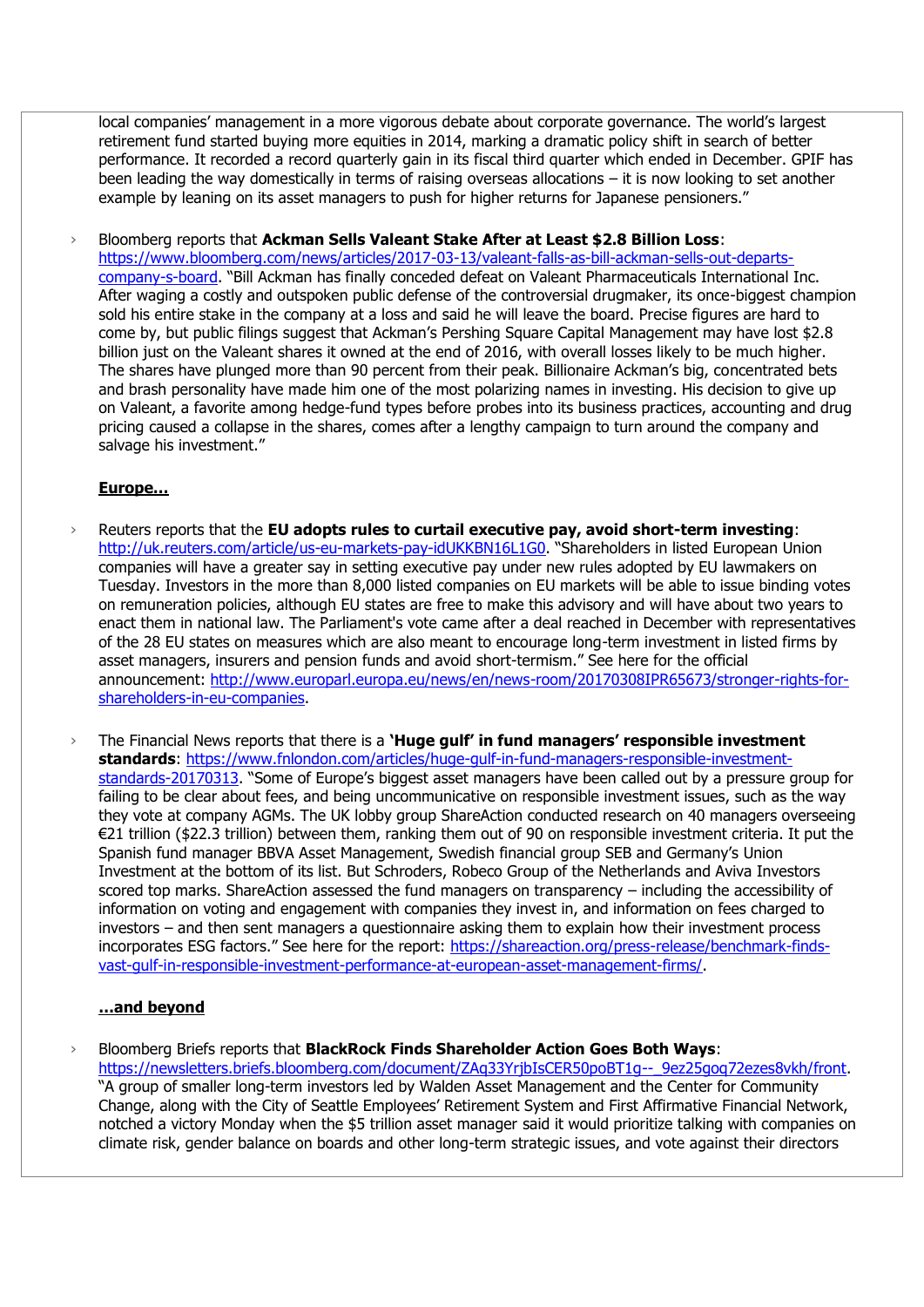when it feels the companies are not acting. The small shareholders, overseeing about \$3.5 billion, had submitted a proposal ahead of BlackRock's annual meeting in May, asking the firm to clarify its proxy voting policies. Walden said Monday that it withdrew the proposal after BlackRock clarified its engagement and proxy voting priorities."

› The Financial News reports that **State Street to vote against companies that lack female directors**: [https://www.fnlondon.com/articles/state-street-to-vote-against-companies-that-lack-female-directors-](https://www.fnlondon.com/articles/state-street-to-vote-against-companies-that-lack-female-directors-20170307)[20170307](https://www.fnlondon.com/articles/state-street-to-vote-against-companies-that-lack-female-directors-20170307). "Funds giant State Street Global Advisors is embarking on a push to get large firms to put more women on their boards by voting against directors if they fail to make female appointments, The Wall Street Journal reports. SSgA, which manages \$2.47 trillion and is known for its index funds business, will not set exact quotas for female representation on company boards, but the firm must prove it had attempted to diversify. It wants companies it invests in to identify problems with their nominating procedures that may contribute to a lack of female board members. The fund manager plans to give most firms in the Russell 3000, FTSE 350 and S&P/ASX 300 a year to make changes before voting against the re-election of heads of committees that nominate new board members."

› The Street reports that **BlackRock Calls for Gender Balance in the Boardroom**:

[https://www.thestreet.com/story/14040897/1/blackrock-calls-for-gender-balance-in-the-boardroom.html.](https://www.thestreet.com/story/14040897/1/blackrock-calls-for-gender-balance-in-the-boardroom.html) "BlackRock, the world's largest asset manager, said it will be putting pressure on companies to address boardroom diversity as part of a series of initiatives for 2017-2018 that the company's 30-member Investment Stewardship team will discuss with portfolio companies. The New York-based firm, with \$5.1 trillion under management, said board composition, effectiveness, and accountability remain a top priority, and that it plans to engage companies in a constructive manner. 'More specifically, over the coming year, we will engage companies to better understand their progress on improving gender balance in the boardroom,' the firm said on its website on Monday. 'Diverse boards, including but not limited to diversity of expertise, experience, age, race and gender, make better decisions.'" See here for **Blackrock's engagement priorities for 2017- 2018**: [https://www.blackrock.com/corporate/en-us/about-us/investment-stewardship/engagement-priorities.](https://www.blackrock.com/corporate/en-us/about-us/investment-stewardship/engagement-priorities)

# **UK**

- › **Centamin board re-appoints director immediately after he is voted off the board at the AGM**: [http://www.londonstockexchange.com/exchange/news/market-news/market-news-detail/CEY/13166128.html.](http://www.londonstockexchange.com/exchange/news/market-news/market-news-detail/CEY/13166128.html) The FTSE 250 gold mining company states that: "It is noted that 64.29% of the votes were cast against the re-appointment of Trevor Schultz as a director (Resolution 4.4) and therefore this resolution has not been passed. […] The nomination committee, in the absence of Trevor Schultz, has recommended the reappointment of Trevor Schultz to the Board. In turn, the Board has unanimously resolved to appoint Trevor to the Board as a non-executive director, with immediate effect. Trevor will be re-appointed to his existing roles as chairman of the HSES committee and member of the nomination committee but will not re-join the remuneration committee."
- › The Guardian reports that **Crest Nicholson to pay bonuses despite rejection of remuneration report**: [https://www.theguardian.com/business/2017/mar/23/crest-nicholson-shareholders-reject-pay-deal-for](https://www.theguardian.com/business/2017/mar/23/crest-nicholson-shareholders-reject-pay-deal-for-directors)[directors](https://www.theguardian.com/business/2017/mar/23/crest-nicholson-shareholders-reject-pay-deal-for-directors). "Shareholders in Crest Nicholson, one of the largest housebuilders in Britain, have voted against a pay deal for the company's directors because of concerns that the performance targets were too easy. The rebellion means Crest Nicholson is the first major company this year to see investors reject its remuneration report, which is a major embarrassment. More than 58% of votes cast by shareholders at Crest Nicholson's annual meeting on Thursday were against the pay deal. The housebuilder said after the meeting that it still planned to pay out the controversial bonuses at the centre of the pay row."
- › The Daily Telegraph reports **Sports Direct accuses lobby group of 'fake news' over executive pay claims**: [http://www.telegraph.co.uk/business/2017/03/15/sports-direct-accuses-lobby-group-fake-news](http://www.telegraph.co.uk/business/2017/03/15/sports-direct-accuses-lobby-group-fake-news-executive-pay-claims/)[executive-pay-claims/](http://www.telegraph.co.uk/business/2017/03/15/sports-direct-accuses-lobby-group-fake-news-executive-pay-claims/). "Sports Direct said that a report by Pensions & Investment Research Consultants (Pirc) 'incorrectly claims that Sports Direct had a chief executive-to-average employee pay ratio of 400:1, the second highest in the FTSE 350.' Sports Direct said that the data was 'incorrect' and based on a bonus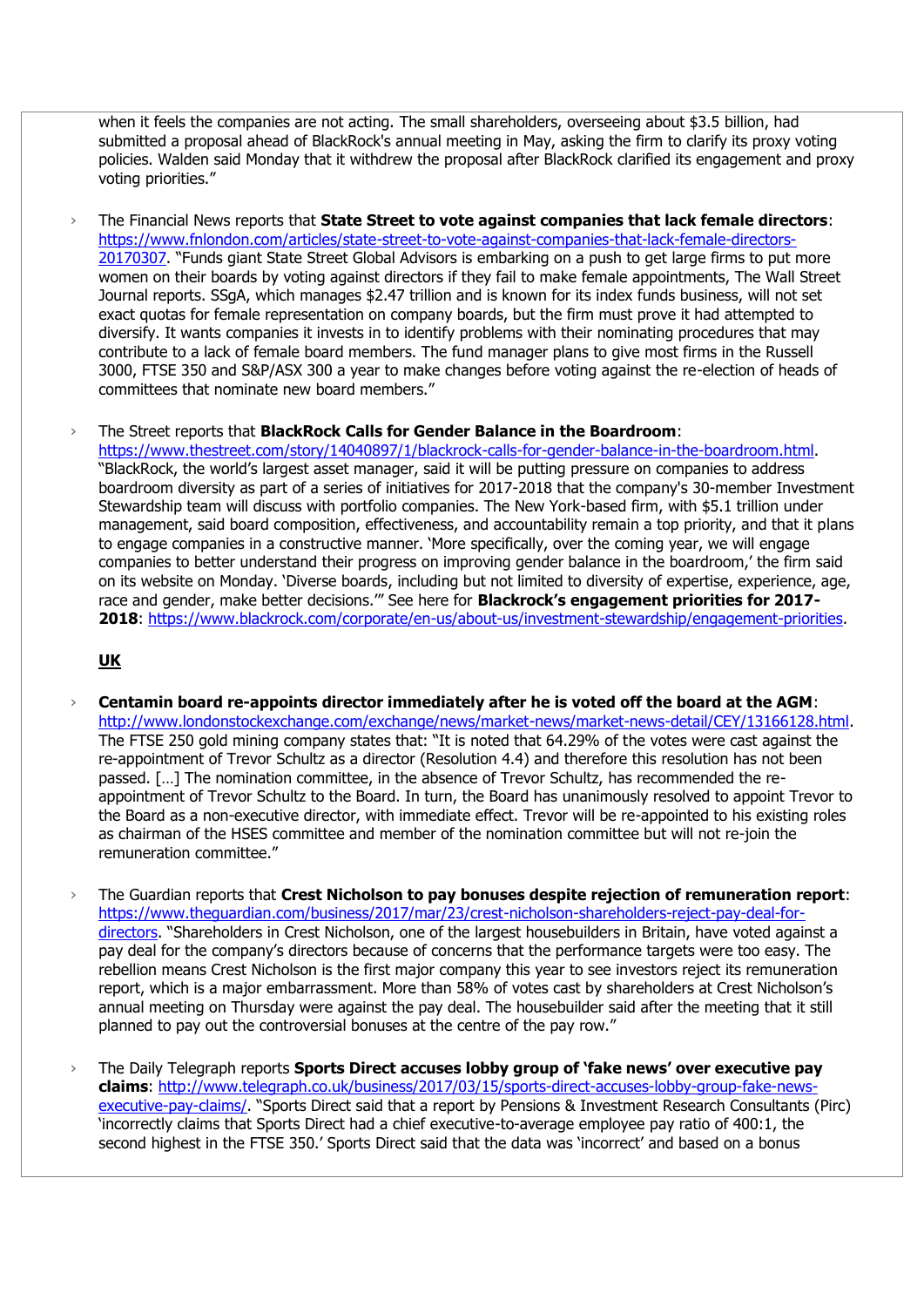entitlement accrued by former chief executive Dave Forsey, but was never paid out. Mr Forsey's £3.6m bonus had been waived in June last year after the sportswear giant missed profit targets and had come under fire for not paying warehouse staff the minimum wage. […] However, Pirc said the data was used based on data from August 2015 to 31 July 2016 and Sports Direct had been given the opportunity to question the analysis prior to its report of the most highly paid chief executives. 'The remuneration policies that led to Pirc's analysis were only subsequently amended."

- › The Financial Times reports that **Shareholders ready to show their hand over executive pay**: [https://www.ft.com/content/5c031f44-13a5-11e7-80f4-13e067d5072c.](https://www.ft.com/content/5c031f44-13a5-11e7-80f4-13e067d5072c) "So far, three FTSE companies have withdrawn schemes in the face of shareholder opposition to awards. In January **Imperial Brands**, the tobacco group, dropped its plan to pay chief executive Alison Cooper £8.5m, £3m more than the year before. FTSE 250 companies **Chemring**, the defence group, and storage provider **Safestore**, have also retreated from new incentive schemes. Travel group **Thomas Cook** abandoned plans to pay its boss a bonus worth 225 per cent of his salary. And close to 60 per cent of **Crest Nicholson**'s shareholders voted against the housebuilder's remuneration report last week in protest at its tinkering with hurdles on incentives. A new mood on executive awards has already swept through Europe. Last year investor support for pay proposed by German companies dropped from 90 per cent to 76 per cent for large companies. Opposition has also increased in the Netherlands, Switzerland and France 'because executive pay is seen to have become excessive,' says Georgina Marshall, head of research at voting adviser, ISS." (emphases added)
- › The Sunday Times reports that **Boards need to engage with a wider world than investors**: [http://www.thetimes.co.uk/article/boards-need-to-engage-with-a-wider-world-than-investors-zhh63276g.](http://www.thetimes.co.uk/article/boards-need-to-engage-with-a-wider-world-than-investors-zhh63276g) "What that something is remains open to debate, but there are three clear issues that the government wants addressed: executive pay; the connection between businesses and their broader stakeholders; and whether private companies need to be subject to the same scrutiny. Add to that the broader issue of representation. Company boards will need to work even harder to recruit more women, more people from different ethnic backgrounds and individuals with a broader range of experience more generally. Fund managers are alive to these issues. They have understood that May's threats are serious. That is why BlackRock, in particular, is taking a militant attitude to executive pay in the upcoming round of annual shareholder meetings. Historically, corporate pay rows have rarely had much to do with pounds, shillings and pence. More often than not, shareholder quibbles about a chief executive's bonus scheme are a way to leverage a point that has been made in private about strategy or governance. It has been a tool to bring a board's feet to the fire. This year, even companies that behave impeccably with their investors could get caught in the crossfire. This new shareholder spring is about attempting to bring down pay in absolute terms."

#### **France**

› Les Echos reports (in French) that **The decree implementing the Sapin 2 law comes into force. Until now, the remuneration of executive directors was subject to an advisory vote**: [https://www.lesechos.fr/finance-marches/marches-financiers/0211888786285-remuneration-des-dirigeants-le](https://www.lesechos.fr/finance-marches/marches-financiers/0211888786285-remuneration-des-dirigeants-le-vote-des-actionnaires-devient-contraignant-2073244.php#9f4P5z77HKIF8abo.99)[vote-des-actionnaires-devient-contraignant-2073244.php#9f4P5z77HKIF8abo.99](https://www.lesechos.fr/finance-marches/marches-financiers/0211888786285-remuneration-des-dirigeants-le-vote-des-actionnaires-devient-contraignant-2073244.php#9f4P5z77HKIF8abo.99). "This decree, which companies have been preparing for for several months, appears before the start of the AGM season. Adopted at the end of 2016, the Sapin 2 law stipulates that general shareholders' meetings give their approval for executive compensation, for the 'fixed, variable and exceptional elements' as well as on 'benefits of any kinds' attributable to the Chairman, CEO and Deputy CEOs, at least annually and following any amendment. The decree specifies 'the content of the fixed, variable and exceptional elements composing the total remuneration and benefits of any kind of the directors of public limited companies with a board of directors (...) or supervisory board.'" See here for the full decree:

[https://www.legifrance.gouv.fr/eli/decret/2017/3/16/ECFT1703092D/jo/texte.](https://www.legifrance.gouv.fr/eli/decret/2017/3/16/ECFT1703092D/jo/texte)

› Le Parisien reports (in French) that **Elior: shareholders vote against the Chairman/CEO's remuneration**: [http://www.leparisien.fr/flash-actualite-economie/elior-les-actionnaires-contre-la](http://www.leparisien.fr/flash-actualite-economie/elior-les-actionnaires-contre-la-remuneration-du-pdg-10-03-2017-6751203.php)[remuneration-du-pdg-10-03-2017-6751203.php](http://www.leparisien.fr/flash-actualite-economie/elior-les-actionnaires-contre-la-remuneration-du-pdg-10-03-2017-6751203.php). "After the boss of Renault Carlos Ghosn last year, shareholders of the catering group Elior Group, voted Friday 63% against the remuneration of Chairman/CEO Philippe Salle, who has been in office for two years. The decision of the shareholders is not binding but the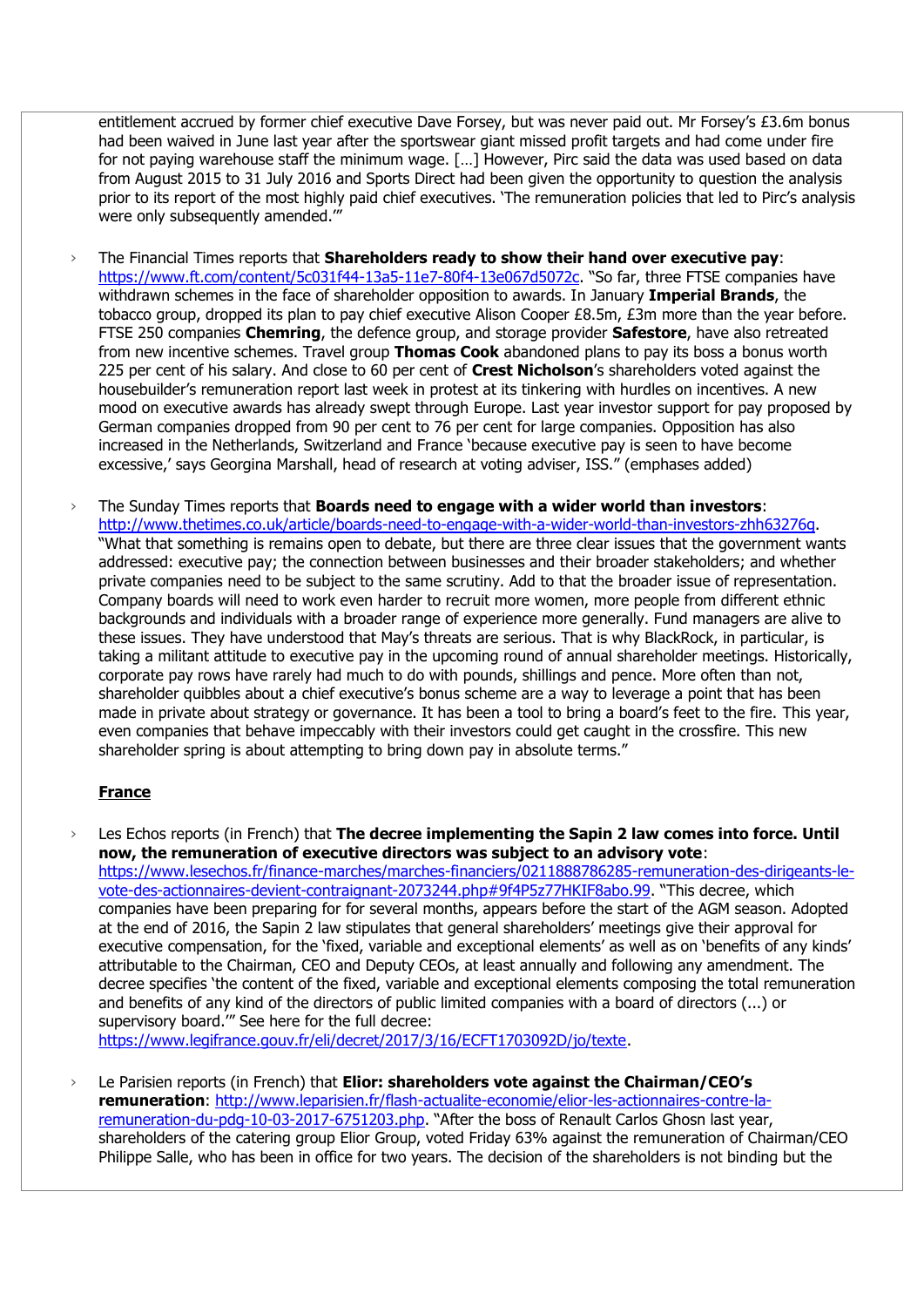controlling shareholder of Elior announced that he would recapture the board of directors and submit to shareholders in a few months 'a proposal for change' of its long-term compensation plan. The Chairman/CEO of Elior was paid about 1.8 million euros in the 2015/16 financial year, his remuneration breaking down into a fixed amount of 900,000 euros and a variable portion of 924,390 euros. In an article published on Thursday, Agefi reported that relations between the CEO and Elior's founder, Robert Zolade, had become tense in recent months. Mr. Zolade, the first shareholder with 25.1% of the capital, voted against Mr. Salle's remuneration while the second Emesa (7.58%) voted in favour, according to a source close to the matter."

› Reuters reports that **Bolloré tightens grip on Vivendi's supervisory board**:

<http://www.reuters.com/article/vivendi-bollore-governance-idUSP6N1GB00H>. "French media giant Vivendi said on Tuesday it would cut the number of its supervisory board members from 14 to 12, effectively increasing the grip of chairman Vincent Bollore on the group. Independent board members Yseulys Costes, Pascal Cagni and Alexandre de Juniac decided not to renew their four-year term in April, Vivendi said in a statement. A spokeswoman said two of them would not be replaced. This would cut the number of independent board members from 9 to 6. Vivendi's employee shareholders, who hold a 3.27 percent stake in the company, elected Sandrine Le Bihan, to be their representative at the supervisory board, replacing one of the board headcounts."

# **Germany**

› Reuters reports that **VW CEO gets 7.78 million euros in pay and benefits for 2016**: <http://uk.reuters.com/article/uk-volkswagen-bonuses-mueller-idUKKBN16L14S>. "Volkswagen Group's Matthias Mueller was awarded 7.78 million euros (6.83 million pounds) in pay and benefits for 2016, a more moderate package than his predecessor Martin Winterkorn got in the year the carmaker was embroiled in a diesel scandal. Winterkorn got 7.31 million euros in remuneration for 2015 for serving less than nine months as CEO before being forced out of office on Sept. 25, after the company admitted to systematically cheating diesel emissions tests. After posting record losses in 2015, VW overhauled its bonus and executive pay policy in February this year to cap total pay for its chief executive at 10 million euros (8.74 million pounds) and other top managers at 5.5 million euros. Mueller, who took over as chief executive in September 2015, was paid a total of 4.17 million euros in for that year, the company's annual report showed on Tuesday, which included remuneration for his role as Volkswagen management board member in charge of Porsche. The figure is based on amounts paid out for the fiscal year in accordance with the German corporate governance code. According to consulting firm HKP, which specialises in compensation, Mueller is the seventh best paid chief executive among German blue-chip firms which have published executive compensation. HKP lists SAP's Bill McDermott as the top earner with 15.33 million euros in total pay for 2016."

› Handelsblatt argues **Why It's Right to Be Mad About Executive Pay**:

<https://global.handelsblatt.com/our-magazine/why-its-right-to-be-mad-about-executive-pay-723317>. "The critics are right and the defenders of CEO pay are wrong, according to a study for Handelsblatt Global Magazine by Zurich-based economist Gerhard Fehr. There is, on average, no discernible relationship between executive pay and company performance – suggesting that executives generally reward themselves regardless of whether they succeed or fail. Digging into the data for 70 leading companies in Germany, Switzerland and Austria – and comparing board members' compensation with shareholder returns relative to other companies – Fehr found no pattern at all."

# **Netherlands**

Investment & Pensions Europe reports that PGGM provides securities lending lessons for responsible **investors**: [https://www.ipe.com/news/esg/securities-lending-lessons-for-responsible](https://www.ipe.com/news/esg/securities-lending-lessons-for-responsible-investors/10017769.article)[investors/10017769.article](https://www.ipe.com/news/esg/securities-lending-lessons-for-responsible-investors/10017769.article). "Lending stocks to other investors for short periods is more nuanced than bad press about the activity has portrayed, he argued, and can be reconciled with being a responsible investor. The practice can generate income and create or transform liquidity. […] The gains to be had from securities lending 'do not come completely free', however, said van der Struik. For example, investors lose their voting rights for the period they lend out the stock. This means that a responsible investor needs to have a policy in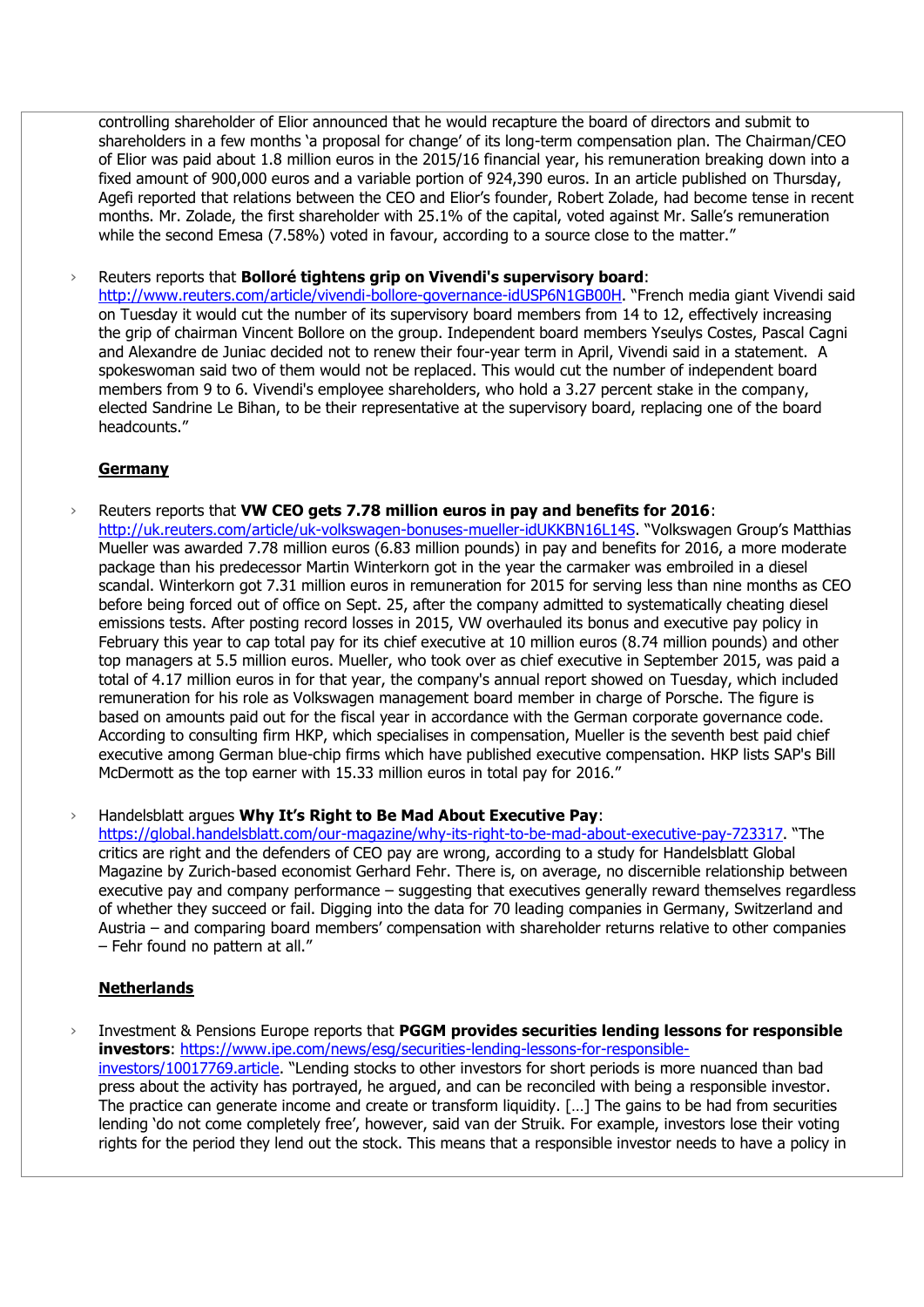place on securities lending and voting to ensure they are complying with their fiduciary duty, the manager said. He explained that PGGM has 'quite a strict policy' on this. It has a list of 100 companies that it does not lend out, and which it always votes on. PGGM voted on 95% of its equity positions last year, he said."

# **Switzerland**

Ethos announces that on the **Sika Annual General Meeting: Ethos renews its support to the board members not linked to the Burkard family**:<https://www.ethosfund.ch/en/news/sika-xxxxx>. "At the annual general meeting of Sika to be held on 11 April 2017, the Ethos Foundation recommends to support the re-election of the 6 board members not tied to the Burkard family. Those directors have demonstrated for more than two years their commitment in maintaining Sika's independence against the hostile takeover by Saint-Gobain. Ethos however recommends not to grant the discharge and not re-elect the three board members representing the Burkard family (Urs Burkard, Willi Leimer, Jürgen Tinggren). In addition, Ethos recommends to not newly elect Dr. Jacques Bischoff, a representative of SWH, whose candidacy to the board was submitted by the Burkard family after the deadline for inclusion in the AGM agenda."

### **Denmark**

Investment & Pensions Europe reports that ATP to oppose pay rises for top management at Danish **companies**: [https://www.ipe.com/news/esg/atp-to-oppose-pay-rises-for-top-management-at-danish](https://www.ipe.com/news/esg/atp-to-oppose-pay-rises-for-top-management-at-danish-companies/10017894.article)[companies/10017894.article](https://www.ipe.com/news/esg/atp-to-oppose-pay-rises-for-top-management-at-danish-companies/10017894.article). "Denmark's DKK759bn (€102bn) statutory pension fund ATP is using its clout as a shareholder to keep a lid on rising pay for top executives at Danish companies, saying the right level of remuneration for corporate leaders increases shareholder value. Claus Berner Møller, vice president for Danish equity at the Hillerød-based pension fund, said: "In general, we are experiencing upward pressure because the level of pay is so much higher in, for example, the US and Switzerland. "We are trying to fight against this pressure because we think that generally, the level in Denmark is appropriate."

## **Norway**

- › The Financial Times reports that **Norway's \$905bn oil fund flexes its shareholder muscles**: <https://www.ft.com/content/66c387dc-033f-11e7-ace0-1ce02ef0def9>. "The world's largest sovereign wealth fund revealed on Tuesday that it opposed about 6,700 resolutions last year at annual meetings. […] The oil fund, which on average owns 1.3 per cent of every listed company in the world, has become a more active investor in recent years, trying to use its growing heft in markets to influence company behaviour by talking to them rather than selling out. […] More than half of the fund's votes against companies' recommendations were related to board issues, such as a lack of independence or overcommitted directors. But the fund addressed other topics including the protection of minority shareholders and companies' choice of auditors."
- › Investment & Pensions Europe reports that **Ethical exclusions dented NBIM equity return by 1.1%**  since 2006: https://www.ipe.com/news/esq/ethical-exclusions-dented-nbim-equity-return-by-11-since-[2006/10018121.article](https://www.ipe.com/news/esg/ethical-exclusions-dented-nbim-equity-return-by-11-since-2006/10018121.article). "Norway's Government Pension Fund Global (GPFG) missed out on an additional 1.1% gain on its equity portfolio over the past 11 years through excluding stocks on ethical grounds, according to the fund's manager Norges Bank Investment Management (NBIM). In its 2016 return and risk report, NBIM said in the context of its ethical investment: 'Over the last eleven years, the equity benchmark index has returned 1.1 percentage points less than an index which is unadjusted at constituent level.' Between 2006 and 2016, product-based exclusions – such as bans on tobacco and weapons manufacturers – reduced the return on the equity index by close to 1.9 percentage points, NBIM said in the report."

#### **Russia**

› BNE Intellinews reports that **Russian corporate governance comes in from the 'Caveman era'**: <http://www.intellinews.com/russian-corporate-governance-comes-in-from-the-caveman-era-117311/>. "A significant improvement in corporate governance standards in Moscow is encouraging more Russian issuers to list on the domestic bourse rather than overseas. Russia's new corporate governance code, which has been in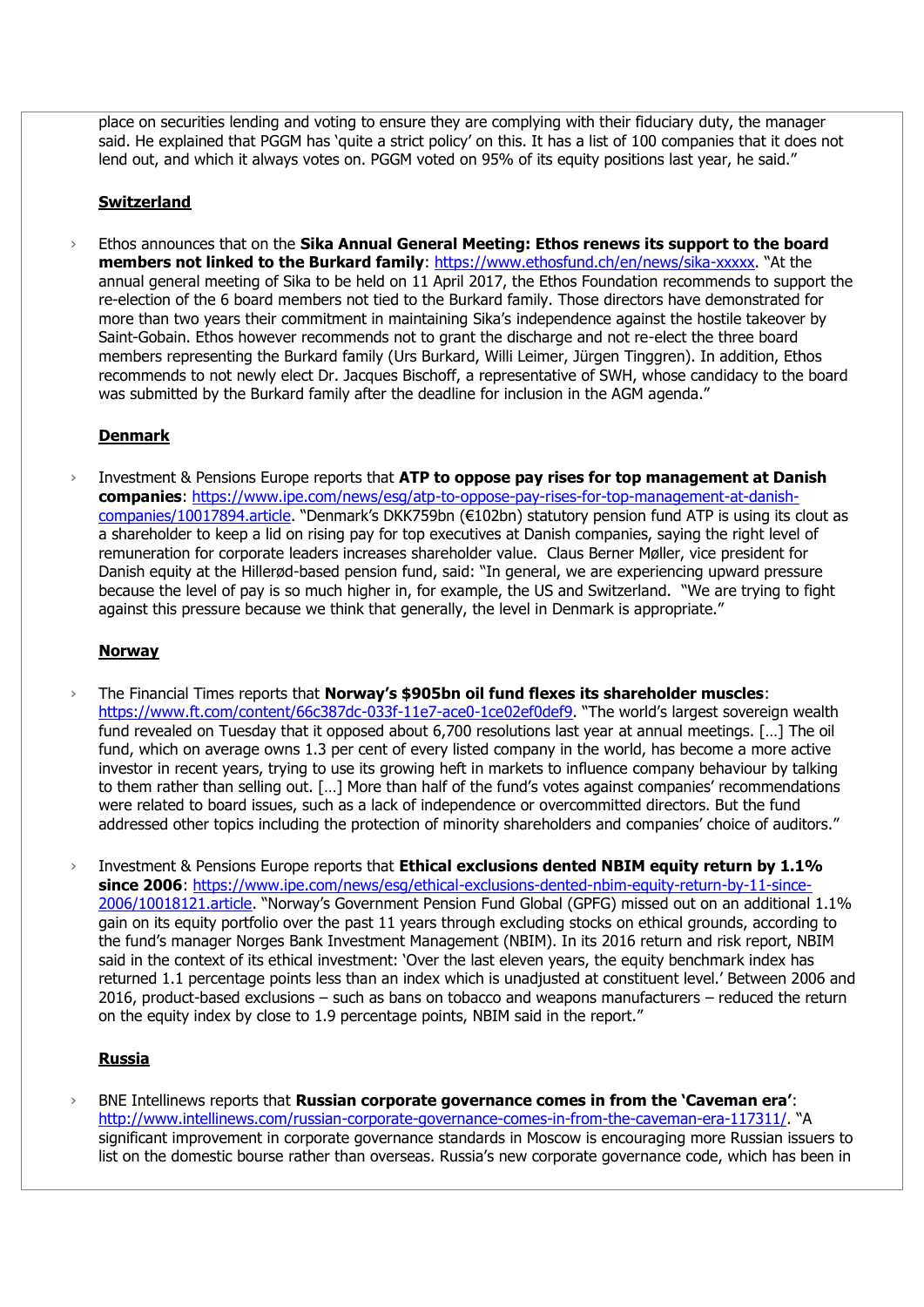place for two years, is being increasingly adhered to, according to market participants. Other reforms undertaken by the Moscow Exchange – as well as an increase in domestic liquidity – is accelerating the trend for more companies to list in the Russian capital rather than in London. Many major Russian firms have also voluntarily improved their financial and ownership transparency in terms of shareholder rights, disclosure and transparency and the appointment of genuinely independent directors."

# **Italy**

- › The Financial Times reports about how **Italy's corporate spoils system unsettles investors**: <https://www.ft.com/content/286cb2a8-0e55-11e7-b030-768954394623>. "Italy's triennial 'spoils system', in which the government parcels out the top jobs in some of its biggest companies, is always a drama. This year's spectacle involves the entrance of Alessandro Profumo, who has been proposed as chief executive of Leonardo, the state-backed defence group, and the exit of Francesco Caio, chief executive of Poste Italiane. Shares in both companies have fallen on the decisions and investors do not have to look hard to see why. Though Mr Profumo's appointment must be approved by shareholders, that is seen as a formality given the state's 30% stake. It caps a remarkable rise, fall and rise for the former banker with ties to centre-left politicians. Mr Profumo made an inglorious exit from UniCredit in 2010 after 15 years as chief executive – pocketing a €43m golden goodbye with the share price down 85%. But he then salvaged his reputation with the centre-left government by agreeing to be chairman of Monte dei Paschi di Siena as it teetered on collapse. [...] He replaces Mauro Moretti, who is appealing his conviction and seven-year prison sentence for his role in a 2009 rail crash that killed 32 people in the Tuscan town of Viareggio. […] Mr Caio, meanwhile, departs after successfully taking the post office public two years ago and overseeing a 13 per cent rise in net profit last year. A well respected if prickly manager who previously turned Avio, the aerospace group, round and sold it to General Electric, he declared he would have been reconfirmed in the job 'in a normal country.'"
- › Francesco Dagnino announces **A New Shareholder Association to Improve the Governance of Italian listed SMEs**: [https://www.law.ox.ac.uk/business-law-blog/blog/2017/02/new-shareholder-association](https://www.law.ox.ac.uk/business-law-blog/blog/2017/02/new-shareholder-association-improve-governance-italian-listed-smes)[improve-governance-italian-listed-smes](https://www.law.ox.ac.uk/business-law-blog/blog/2017/02/new-shareholder-association-improve-governance-italian-listed-smes). "In this context, a group of professionals, managers and entrepreneurs have founded AIEDA (Italian Association for the Exercise of Shareholders' Rights), a non-profit association with the goals of promoting good corporate governance and facilitating dialogue between listed companies directors and minority shareholders as well as the exercise of their rights. More specifically, AIEDA intends to promote and encourage shareholder stewardship in Italian listed SMEs by submitting of slates of candidates for the election of independent minority representatives in corporate boards. In particular, AIEDA intends to select independent candidates, submit slates and solicit proxies on-line to convey votes on its candidates."

# **United States**

› Reuters reports that **Investor group seeks to bar Snap from indexes over voting rights**: <http://uk.reuters.com/article/us-snap-ipo-indexes-idUKKBN16D2D6>. "A group representing large institutional investors has approached index providers S&P Dow Jones Indices and MSCI Inc, looking to bar Snap Inc and any other company that sells investors non-voting shares from their stock benchmarks. Both index providers have said they are reviewing Snap's inclusion. Were Snap to be added to indexes such as the S&P 500 Index or the MSCI USA Index, managers of stock index portfolios would have to buy its shares, and other investors whose performance is tracked against such indexes would likely follow suit. Some money managers worry about buying Snap's Class A shares because they have no voting rights, meaning those shareholders will have no voice on matters like company strategy or executive pay."

› The Financial Times reports that **Wells Fargo knocks \$32m off executive bonuses**: <https://www.ft.com/content/6459338c-fe9b-11e6-96f8-3700c5664d30>. "Wells Fargo is cutting an average \$4m each from eight top executives' pay, the US bank's latest effort to restore investor and customer confidence after it was hit by a scandal over bogus accounts. Directors have axed annual cash bonuses and slashed payouts on long-term performance share awards for senior managers including Tim Sloan, chief executive, and John Shrewsberry, chief financial officer. The bank said that it was knocking about \$32m in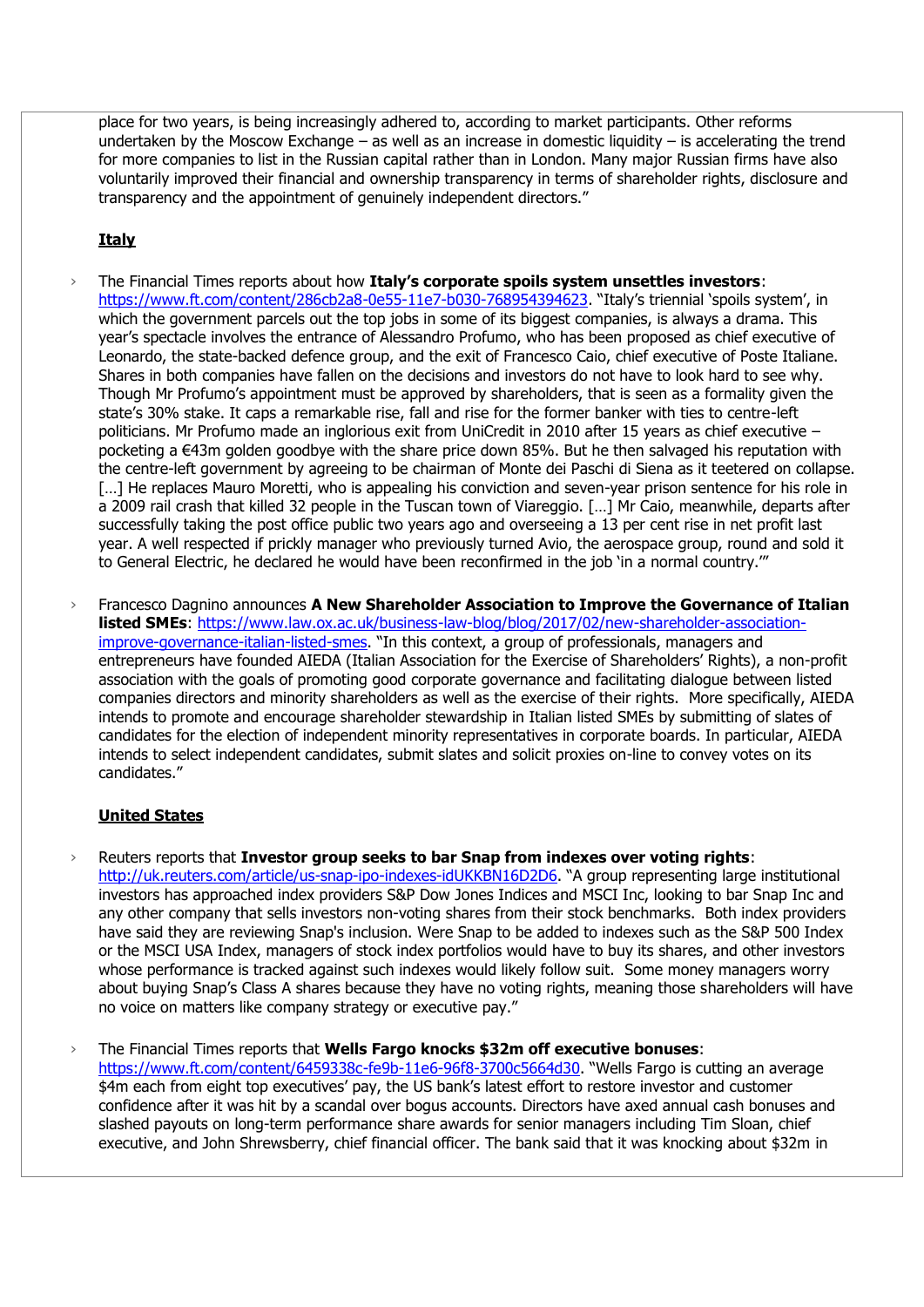total from the various bonus schemes. However, three of the bank's most senior managers, who have a combined 86 years' service at Wells Fargo, will escape the measure. The pay packages for recently promoted Mary Mack, Franklin Codel and Perry Pelos will be unaffected on the grounds that they did not sit on the bank's operating committee until November."

## **Japan**

› The Financial Times reports that **Toshiba nuclear debacle puts governance in spotlight**: <https://www.ft.com/content/b4ff5b78-0efd-11e7-b030-768954394623>. "When Toshiba appointed a new chairman last June, it was supposed to draw a line under an accounting scandal that had stunned Japan and shattered the reputation of one of the country's most famous industrial names. But instead of hiring an outsider with a clean slate agenda, Toshiba handed the chairmanship to Shigenori Shiga, a dyed-in-the-wool company man whose personal networks extended across the conglomerate. Last month, Mr Shiga abruptly resigned and disappeared from public view as Toshiba revealed it was contending with the worst financial crisis in its history because of huge cost overruns on nuclear power stations being built by Westinghouse, its US subsidiary. Mr Shiga is a former head of Westinghouse, the reactor designer that Toshiba acquired for \$5.4bn in 2006 and which is now eyeing the case for filing for Chapter 11 bankruptcy protection in the US. More troubling, say lawyers and other experts, are signs that Toshiba is incapable or unwilling to address glaring failures in its corporate governance that transpired in the \$1.3bn accounting scandal and now appear to be a factor behind the nuclear debacle."

# **South Korea**

› Bloomberg reports that **Samsung Meeting Overshadowed by Trial, Questions Over Structure**: [https://www.bloomberg.com/news/articles/2017-03-23/samsung-meeting-overshadowed-by-trial-questions](https://www.bloomberg.com/news/articles/2017-03-23/samsung-meeting-overshadowed-by-trial-questions-over-structure)[over-structure](https://www.bloomberg.com/news/articles/2017-03-23/samsung-meeting-overshadowed-by-trial-questions-over-structure). "Samsung Electronics Co.'s shareholders will be meeting for the first time since the arrest of de facto chief Jay Y. Lee, with questions looming over whether any changes to its corporate structure are in store. The only votes being held Friday will be on the South Korean company's financial statements and directors' compensation. The annual meeting, however, will be an opportunity to question Samsung's board as it reviews whether to separate the electronics conglomerate into a holding company with operational businesses. Samsung embarked on a review of its structure in November after activist shareholder Paul Elliott Singer pushed for more independent board members, a U.S. listing, special dividends and a split of the company. Since then, Lee has been caught up in a national influence-peddling scandal, standing trial on charges of bribery and embezzlement."

# **Singapore**

› The Business Times reports that **Bunching up of AGMs in April getting worse, says report**: [http://www.businesstimes.com.sg/companies-markets/bunching-up-of-agms-in-april-getting-worse-says](http://www.businesstimes.com.sg/companies-markets/bunching-up-of-agms-in-april-getting-worse-says-report)[report](http://www.businesstimes.com.sg/companies-markets/bunching-up-of-agms-in-april-getting-worse-says-report). "Listed companies are continuing to cluster their annual general meetings (AGMs) around the same handful of days a year – in particular, the last two business days of April. And the situation is very likely going to get worse going forward, with new requirements – which could involve more board deliberations pushing back the AGM dates – kicking in. However, there have also been positive developments in the holding of shareholder meetings. Regulators seem to be getting stricter in granting companies waivers from holding their AGMs within the stipulated time, and there is evidence of growing shareholder activism."

# **Saudi Arabia**

› Bloomberg reports that **Saudi Bank Samba Follows Bourse in Naming Woman to Top Position**: [https://www.bloomberg.com/news/articles/2017-02-19/sarah-al-suhaimi-will-become-first-woman-to-head](https://www.bloomberg.com/news/articles/2017-02-19/sarah-al-suhaimi-will-become-first-woman-to-head-saudi-bourse)[saudi-bourse](https://www.bloomberg.com/news/articles/2017-02-19/sarah-al-suhaimi-will-become-first-woman-to-head-saudi-bourse). "Saudi Arabia's Samba Financial Group named Rania Mahmoud Nashar as chief executive officer, the second woman to ascend to a top finance position in recent days as the conservative kingdom goes through unprecedented social and economic change. Nashar's appointment is effective Feb. 19, according to a statement to the stock exchange on Sunday. She replaces Sajjad Razvi who resigned for